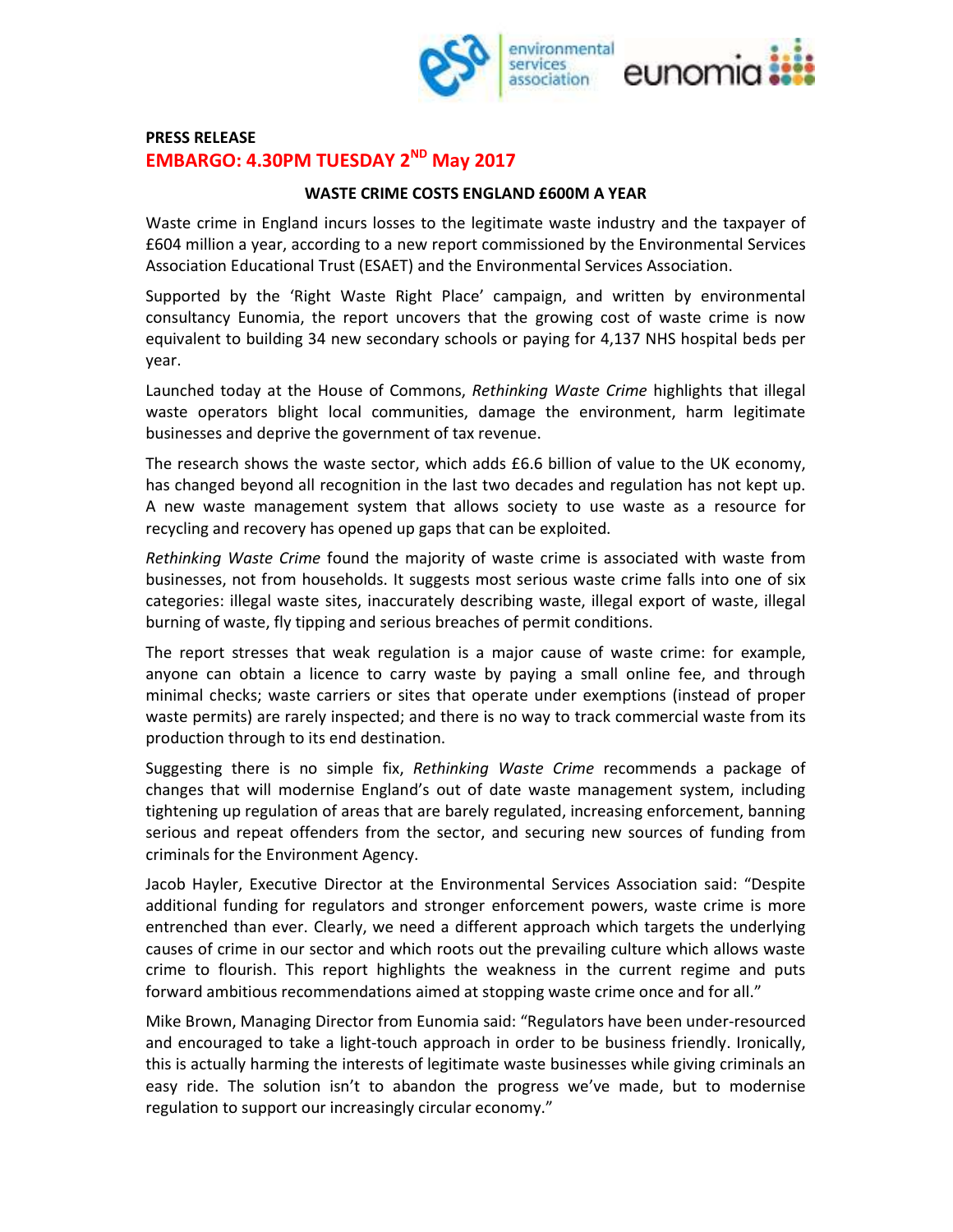

**/ENDS** 

**NOTES FOR EDITORS** 

**Picture 1 caption:** Front cover of the new *Rethinking Waste Crime* report

**Picture 2 caption:** Courtesy of the Environment Agency

**Picture 3 caption:** Understanding the Pathways of Waste Crime, page 8, *Rethinking Waste Crime*

- *1. Rethinking Waste Crime* suggests the following changes are made to waste regulation:
	- Closing the gaps in regulation
	- Reducing exemptions for waste sites
	- Setting new standards to qualify as a waste carrier, broker and dealer
	- Stronger enforcement of failures in Duty of Care right through the waste chain
	- Improving enforcement efforts by introducing a new inspection regime for sites
	- Developing an electronic waste transfer note system for better traceability
	- Developing enforcement funding from within the waste system
	- Improving cross-regulatory cooperation and raising awareness
- *2.* The full report is available to download http://www.esauk.org/esa\_reports/20170502\_Rethinking\_Waste\_Crime.pdf
- *3.* The report was launched at the Thames Pavilion at the House of Commons on **Tuesday 2nd May 2017** from **16:15 – 18:00** by Jim Fitzpatrick MP, Member of Parliament for Poplar and Limehouse , Jacob Hayler Executive Director at the Environmental Services Association and Mike Brown Managing Director from Eunomia.
- *4.* Current legislative framework is failing because it was designed nearly 30 years ago, when waste disposal was cheap and material rarely travelled beyond local landfill sites. Higher disposal costs now allow us to extract more value from waste, which can sometimes be worth sending hundreds of miles for recycling. However, the system needs to be updated to secure the survival, development and growth of the UK's resource and waste management industry, which contributes £6.6 billion to the UK economy.
- *5.* There are many high-profile examples of waste crime that could have been prevented or resolved more quickly if the system was up to date. MJ Cole Skip Hire operated an illegal waste site in Shropshire. The Environment Agency was aware of the site, and had been in dialogue with the company for several years with the aim of bringing the site into the regulatory system. However, when the company applied for a waste carrier registration, it was granted by the Environment Agency, making it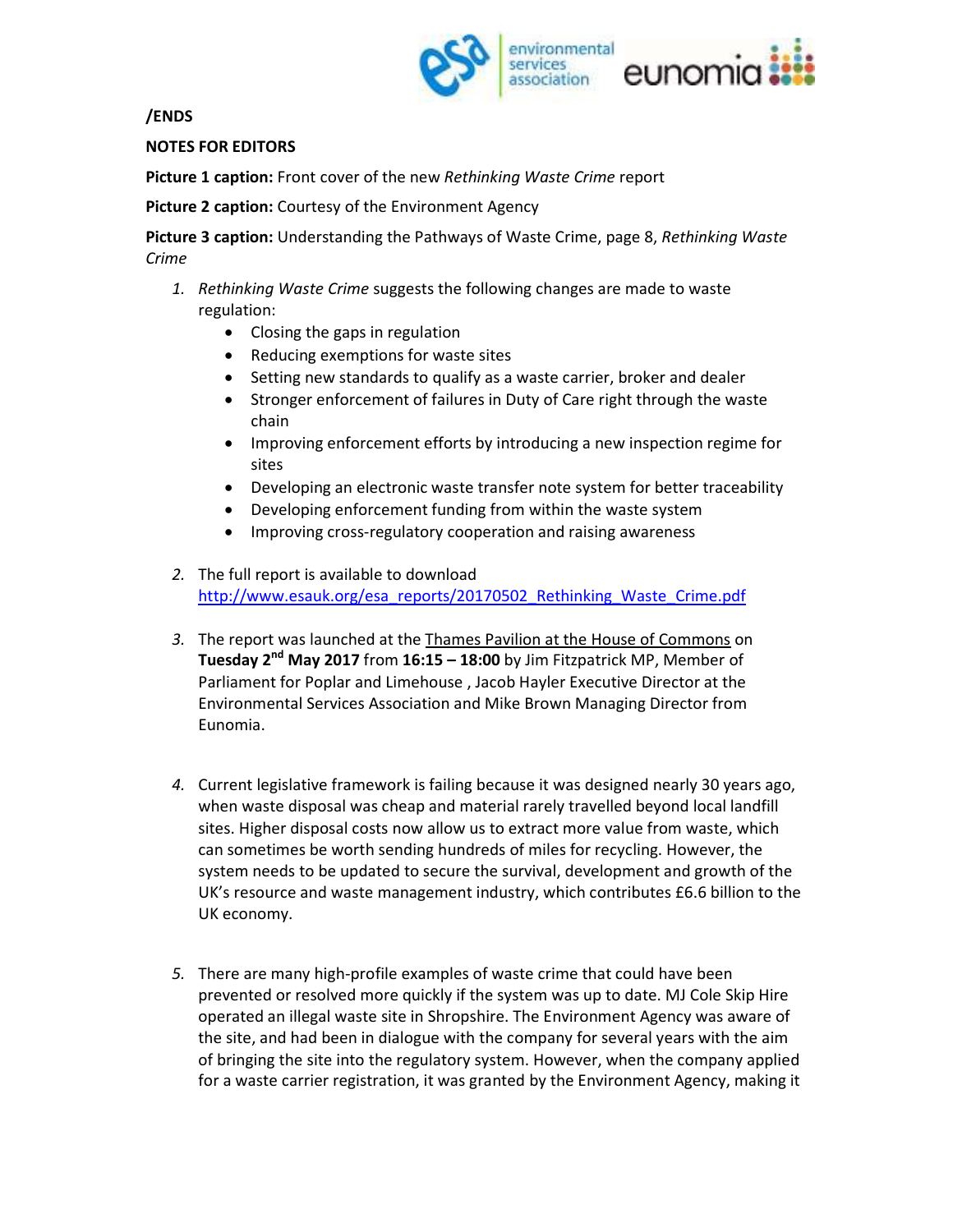

easier for the company to obtain more waste from unwitting customers, and bring it to their illegal site. Other examples are available on request.

- *6.* **ABOUT EUNOMIA:** Established in 2001, Eunomia Research & Consulting Ltd ('Eunomia') is a Bristol-based, independent consultancy dedicated to adding value organisations through the delivery of improved outcomes. Eunomia has over 70 employees in the UK, and has offices in Bristol, London, Manchester, Brussels and Auckland. Working throughout the UK, other EU Member States and beyond, Eunomia's consultants have experience and expertise in environmental, technical and commercial disciplines. For more information about Eunomia, please visit: www.eunomia.co.uk
- *7.* **ABOUT THE ENVIRONMENTAL SERVICES ASSOCIATION:** The Environmental Services Association (ESA) is a membership organisation representing the UK waste and waste and resource management sector. Its work helps enable its members to turn Britain's waste into valuable resources whilst protecting the environment. For more information, please visit: http://www.esauk.org/
- *8.* **ABOUT THE ENVIRONMENTAL SERVICES ASSOCIATION EDUCATION TRUST:** ESAET is a charity set up in 2007 to commission research and promote education across society to better the environment. Registered Charity Number: 1118486.
- *9.* **ABOUT "RIGHT WASTE, RIGHT PLACE":** The right Waste, right Place information campaign has been put together by a group of sponsors to help small businesses and establishments meet their Duty of Care obligations as practically as possible. The campaign is managed by the Environmental Services Association and sponsored by the Environment Agency, Natural Resources Wales, CIWM and ESAET. For more information, please visit: http://www.rightwasterightplace.com/#intro
- *10.* **ABOUT JIM FITZPATRICK MP, MEMBER OF PARLIAMENT FOR POPLAR AND LIMEHOUSE:** Jim was first elected to the Commons in 1997, and has held posts including Minister of State for Defra, Shadow Environment Minister, and Shadow Transport Minister. He currently sits on the Environment, Food and Rural Affairs Select Committee.

## *11.* **ABOUT JACOB HAYLER, EXECUTIVE DIRECTOR AT ENVIRONMENTAL SERVICES**

**ASSOCIATION:** Jacob Hayler is the Executive Director at the Environmental Services Association – the trade association for the UK's waste and resource management sector. Jacob joined ESA from the City in 2005 as an Economist, and has spent most of the past 10 years focused on helping to develop market-focused policies that combine environmental and economic sustainability. At various points during his time at ESA, Jacob has retained responsibility for policy relating to finance, tax, carbon management, contracts and energy from waste. In January 2015 Jacob was appointed ESA's Executive Director and he now retains responsibility for the day to day running of the Association.